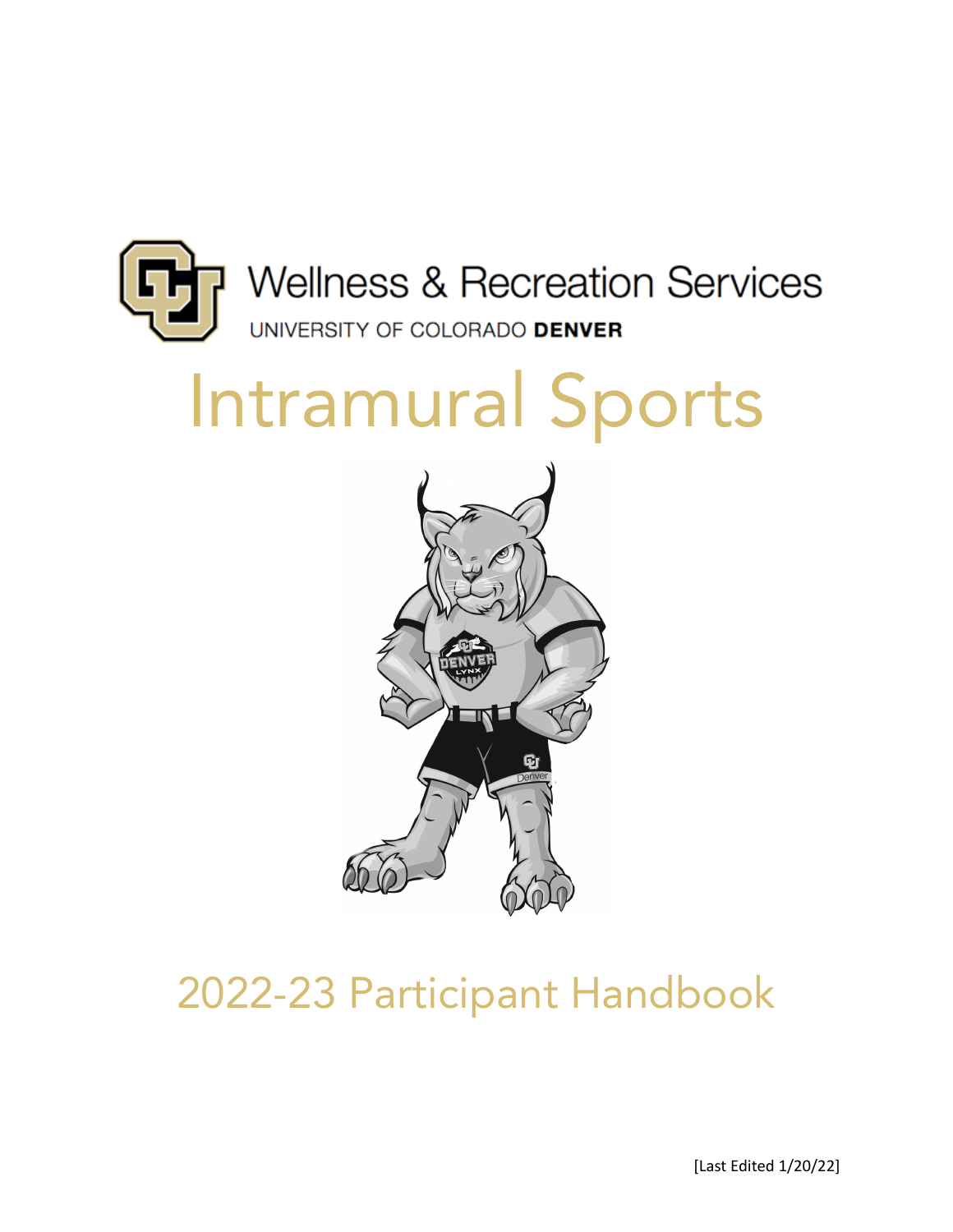# **TABLE OF CONTENTS**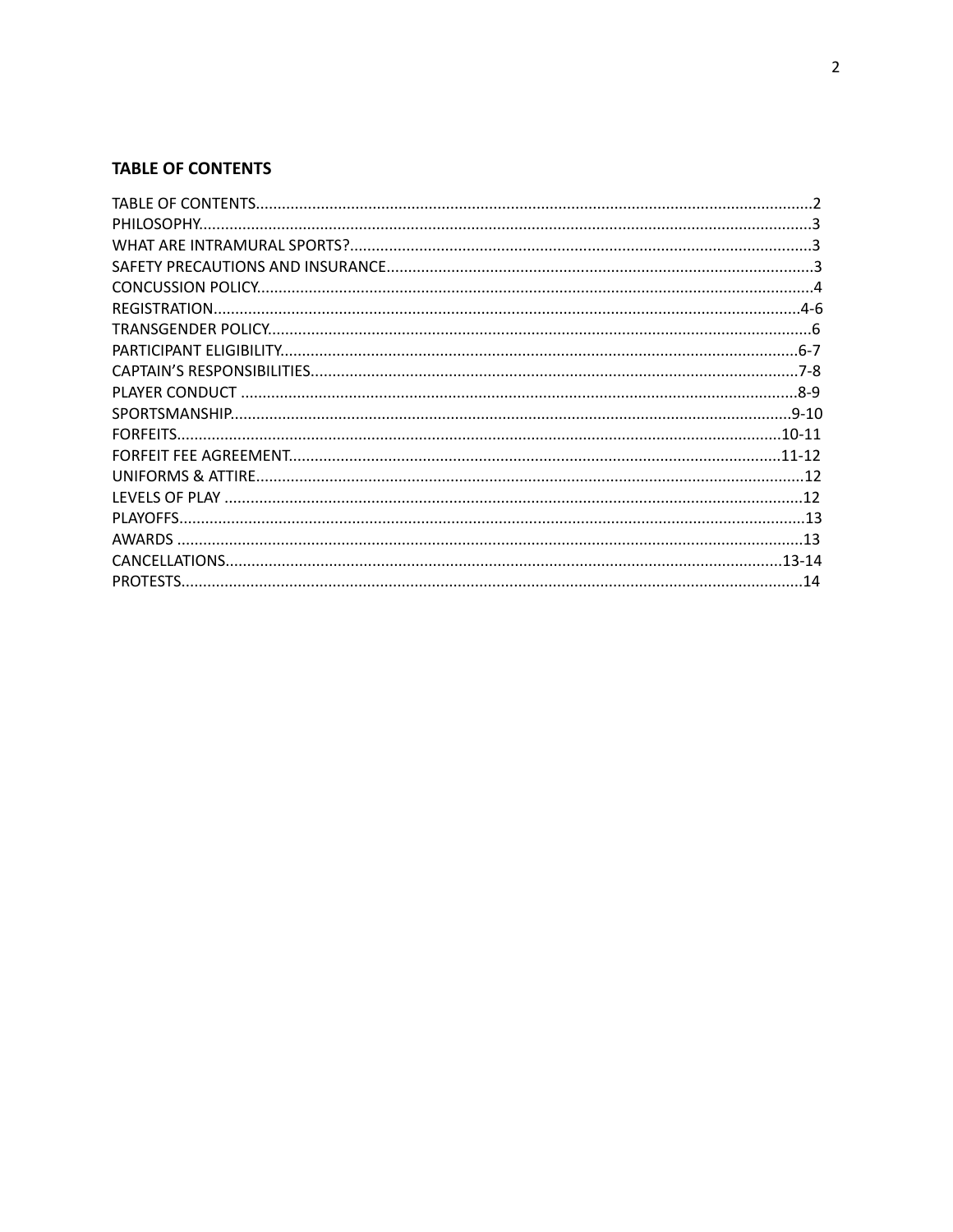#### **PHILOSOPHY**

Intramural activities are structured sport leagues and tournaments, which are designed specifically for the CU Denver community.

#### **WHAT ARE INTRAMURAL SPORTS?**

A variety of opportunities to provide healthful exercise, promote leisure, as well as enhance personal development and social interactions for the CU Denver campus community.

League play consists of up to 4-week regular season followed by playoffs. Sport offered include but aren't limited to:

- Basketball
- Soccer (Indoor)
- Volleyball

Tournaments are usually one or two-day events.

- Badminton
- Dodgeball
- Xbox

...So satisfy your urge to play Intramurals…GET OUT AND PLAY!

#### **SAFETY PRECAUTIONS AND INSURANCE**

The Intramural Sports program includes several sports that may be physically demanding and may be potentially hazardous for participants. It is strongly recommended that all participants undergo a routine physical exam by a physician before commencing participation in the program.

All Intramural participants are required to obtain their own health insurance coverage. CU Denver does not provide Intramural participants insurance coverage and does not take responsibility for medical costs incurred as a direct or indirect result of students' participation in Intramural Sports.

Each individual participating in Intramural activities assumes the responsibility for his or her health and safety. Those who have had previous injuries that may recur, or who are not physically suited to a particular activity are urged to reconsider their participation in the Intramural program for safety reasons.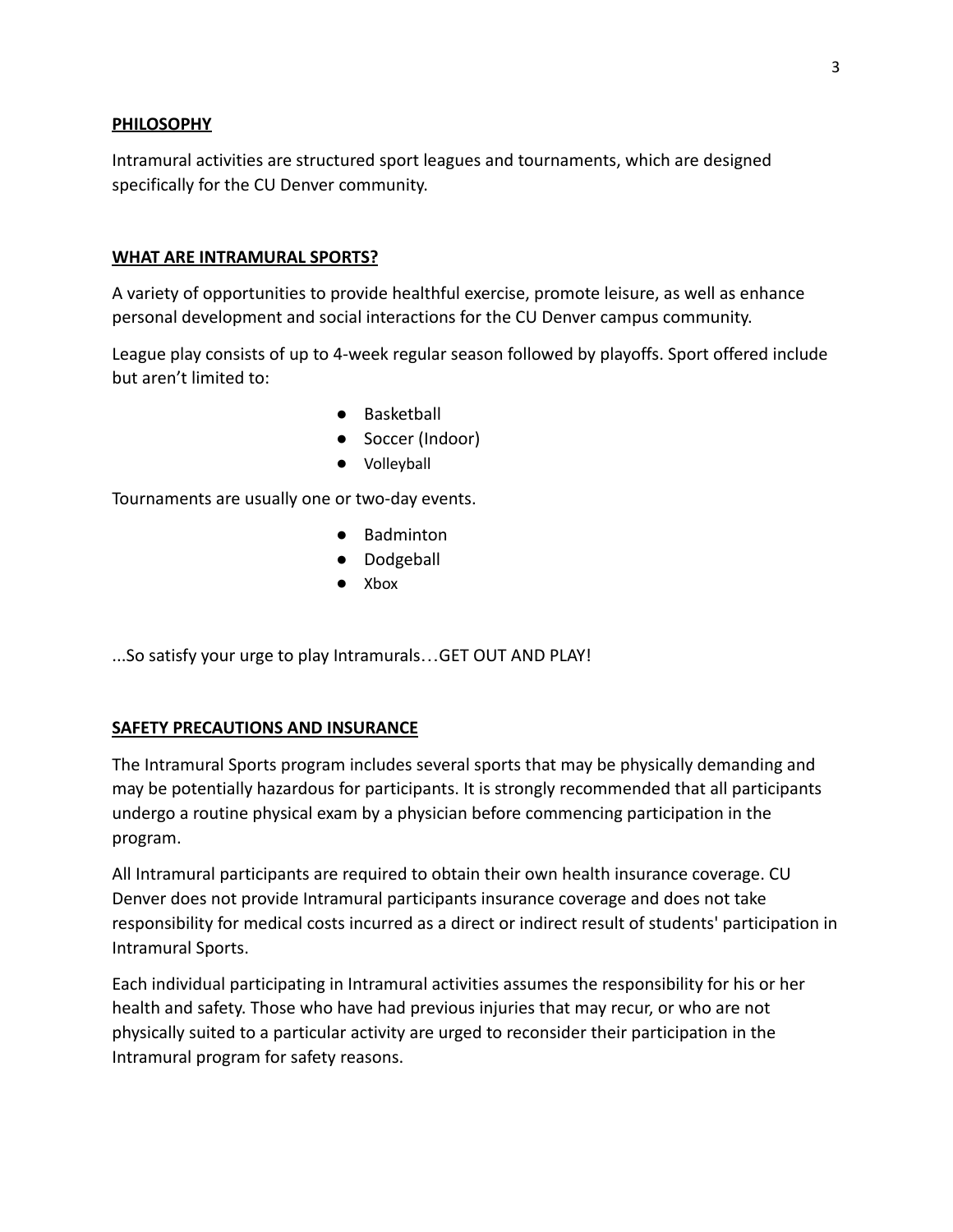CU Denver assumes no responsibility for injuries incurred during or as the result of participation in sponsored activities. Each participant will be required to review and sign a Participant Waiver of Liability, Assumption of Risk and Indemnification Agreement.

Intramural competitions are supervised by staff who have limited training in emergency procedures.

# **CONCUSSION POLICY**

The Intramural Sports Staff is required to remove any participant from play if they suspect that participant has sustained a head injury. The participant must sit out the remainder of the activity.

The participant will be marked as suspended (for reason of suspected concussion) on IMLeagues. In order for the suspension to be lifted and to return to play Intramural Sports, the participant must provide a doctor/physicians note clearing them to return to activity. This note must be given to the Competitive Sports Coordinator. Recommendation will be made to visit the Student Health Center and we have provided the address/phone number below.

CU Denver Address: 955 Lawrence Way #150, Denver, CO 80204

CU Denver Student Health Center Phone Number: 3035563695.

# **REGISTRATION**

ALL INTRAMURAL PARTICIPANTS WILL BE REQUIRED TO CREATE AN ACCOUNT ON IMLEAGUES.COM. To create an IMLeagues account:

1. Go to www.imleagues.com and click Create Account

2. Enter your information, and use your University email if applicable (@ucdenver.edu) and submit.

3. You will be sent an activation email, click the link in the email to login and activate your IMLeagues account.

4. You should be automatically joined to your school – If not you can search schools by clicking the "Schools" link.

\*\*Notes\*\*

IMLeagues offers a **live support button** at the bottom of all pages, please use this button if you encounter any difficulties.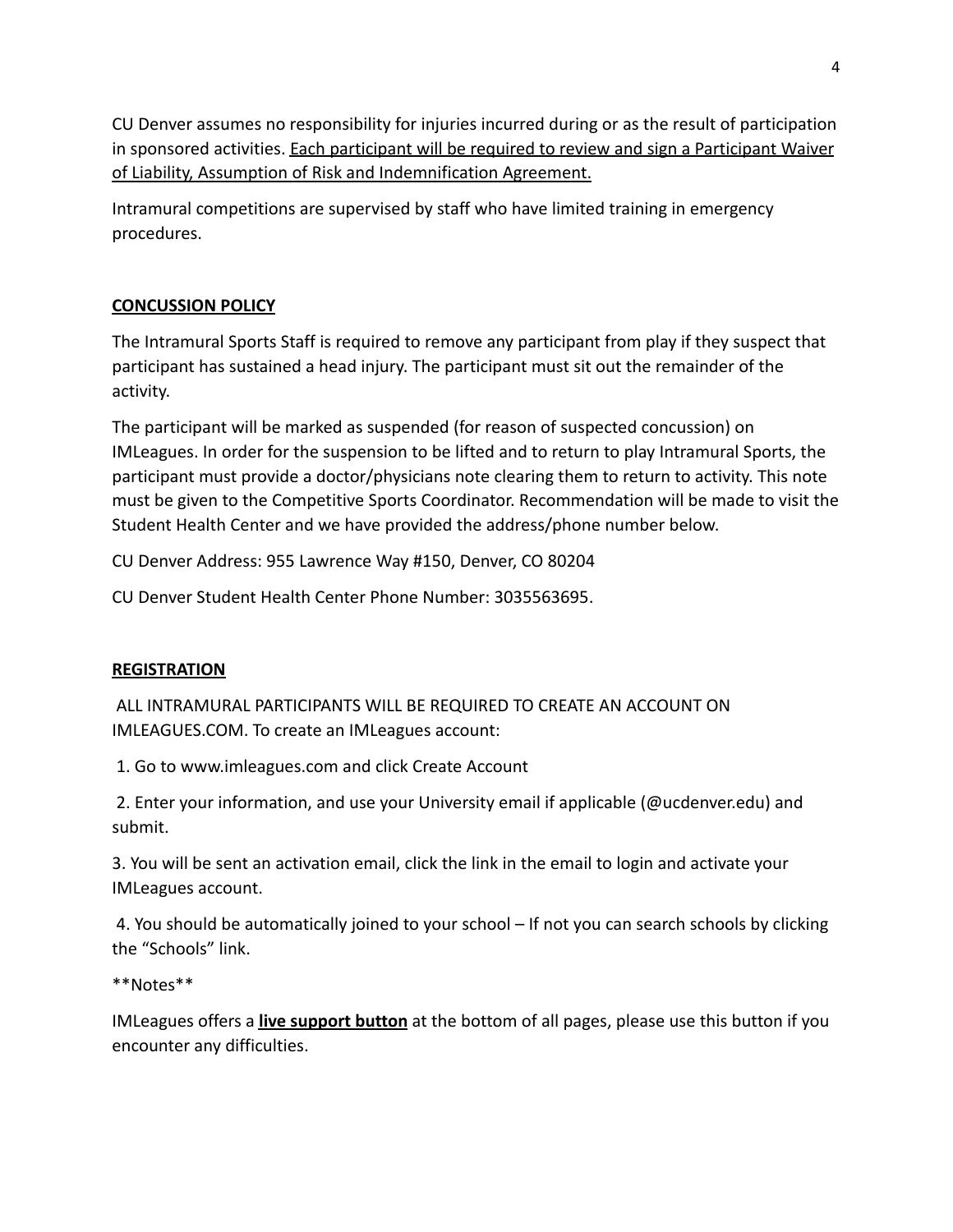When creating an account you may be directed to a page where you will be asked to input your CU Denver username/password (select "CU Denver Account" option). Once you input that information you will be redirected back to IMLeagues.

# **How to sign up for an Intramural Sport:**

Log into your IMLeagues account and join a sport one of three ways:

# 1. Create a team (For team captains)

- o Click on the "CU Denver" link to go to your school's homepage on IMLeagues.
	- The current sports will be displayed by registration deadline. Click on the sport you wish to join (Basketball, Volleyball, Indoor Soccer, etc.)
- o Captains can invite members to their team by clicking the "Team Options" link on the team page and from the drop down menu select "Add Players." Any invited members must accept the invitation to be joined to your team.
	- If they've already registered on IMLeagues: search for their name, and invite them.
	- If they haven't yet registered on IMLeagues: input their email address. This will prompt them to create an account and then they can accept the invite request.

# 2. Join a team

- Find the team and captain name on division/league page and request to join.
- Accept a request from the captain to join his/her team.
- Go to the captain's player card page, view his/her team, and request to join.
- 3. Join as a Free Agent
	- If you would like to participate in ANY Intramural activity, but have not yet found a team or partner, you can become a FREE AGENT.
	- You can list yourself as a free agent in as many divisions within a league as you'd like. You will be visible to all members of the site and can request to join teams, or post information about yourself so teams can request to add you to their team.
	- Be sure to read and agree to the participant waiver that is now listed online. This is required to participate in Intramural Sports.
	- **● Signing up as a free agent does not guarantee you will be on a team.**

∙ Late entries are automatically waitlisted and included in pairings/leagues only if openings become available. Considerations, such as availability of facilities and the number of teams that may be accommodated in any particular sport, will determine whether or not a late entry can be worked into the schedule.

∙ TOURNAMENTS – After the registration deadline, we will send a comprehensive email with rules and any other pertinent information.

● View IMLeagues to check the time of the first game.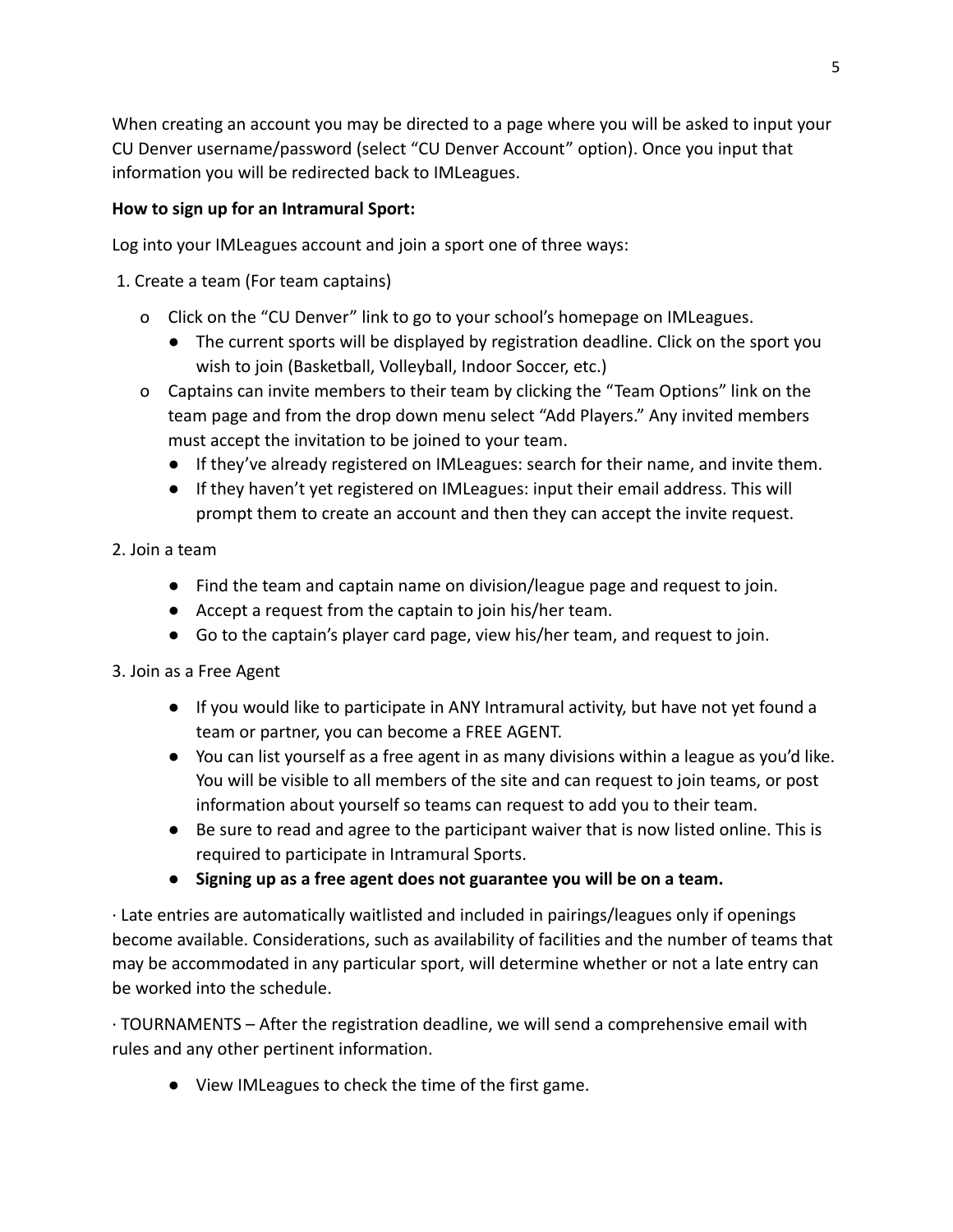# **TRANSGENDER POLICY**

CU Denver does not discriminate on the basis of age, sex, gender identity or expression, race, ethnicity, religion, national origin, disability, sexual orientation, genetic information and veteran status or military service. Retaliation is prohibited against anyone who makes a complaint regarding these protected categories.

The Intramural Sports department recognizes and celebrates transgender student participation. Students who wish to participate in Intramural Sports are encouraged to play in the division that best aligns with their gender identity. All intramural sports at CU Denver are open league meaning that all individuals can participate no matter their gender identity.

#### **PARTICIPANT ELIGIBILITY**

Each team captain and participant is responsible for verifying the eligibility of their team. Questionable cases should be referred to the Assistant Director prior to participation. When a specific case is reported, an inquiry will be made to determine the eligibility of that player.

I. Eligible Participants

- Anyone with a full-time wellness center membership who have signed the participant waiver and passed the participant quiz. Participants are required to present (1) current Lynx Card or (2) a photo ID with wellness membership card before each game. No Lynx Card = No Participation!!
- II. Club Sport Eligibility
	- In total, the following may be listed on a team roster:
		- o 2 Club Sports members, in his/her same or "like" sport, per Intramural team
			- In doubles competition, only 50% of the team can be Club affiliated.
			- A person is considered a club member if (including but not limited to): filled out club forms, practices, travels, and/or plays in club competitions during the academic year.
	- Check sport specific rules for some exceptions to this policy.

III. Same or "Like" sports of Club Sports offered at CU are defined as follows:

- Basketball Basketball
- Soccer Indoor Soccer
- Volleyball Volleyball

IV. Team Roster Eligibility:

● For "Open Leagues", a participant may play on one team maximum.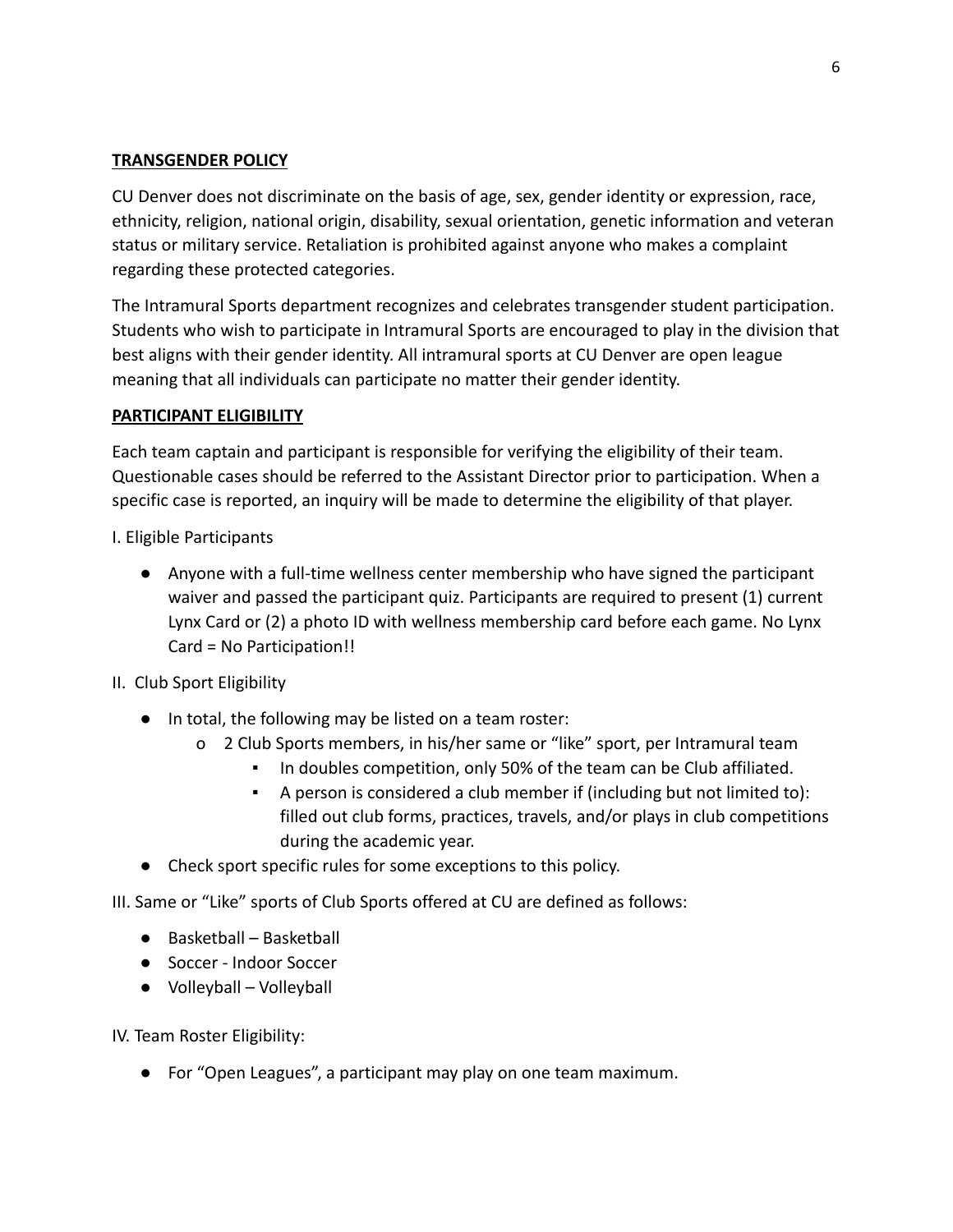- To be eligible to participate, a player's name must appear on the team's IMLeagues roster and our game-day roster.
- A player must be signed up one week prior to the start of playoffs. The player's name must also appear on the teams IMLeagues roster and our game-day roster in order for them to be eligible to participate in playoffs.
- If a player has played in one game for a team, they may not leave that team and join another team. Some exceptions may be made on a case by case basis. Also, no players may leave a team and join another team during playoffs.
- Teams can sign up for the intramural season until the Friday before the season starts or until all team slots are filled, whichever comes first. Individual players may still be added to already established teams until the day of the team's last regular season match by 11:59pm.

V. Using Ineligible Players

- Any team caught using an ineligible player(s) shall forfeit the game in which that player(s) participated, and the player will be suspended from any other intramural play until meeting with the Competitive Sports Coordinator. The team will not be excluded from playoff competition.
- If this situation occurs, a players ID will be confiscated and the player's membership to the facility will be tagged, barring them from entering the facility. A meeting with the Competitive Sports Director must be completed for reinstatement possibility and further action to be taken.
- Intramural Staff reserves the right to verify player eligibility at any time.

# **CAPTAIN'S RESPONSIBILITIES**

As a team captain, you serve as a vital link between the Intramural Sports staff and your team members. Some of your specific duties include:

- Registering and submitting all forms through IMLeagues (team entry, roster invites, waiver completion, etc.)
- Notifying team members of the date, time, and location of contests.
- Ensuring that enough team members are present at each game or notifying the Competitive Sports Coordinator by no later than 1 pm the day of the game to avoid a forfeit and forfeit fee.
- Responsible for paying the forfeit fee should your team forfeit a game. A \$10 or \$25 charge will automatically be placed on the credit card used during IMLeagues sign up.
- Understanding the policies and procedures in this Intramural Handbook and making sure all team members understand and abide by them.
- Becoming familiar with sport specific rules.
- Accepting responsibility for the conduct of all team members and spectators.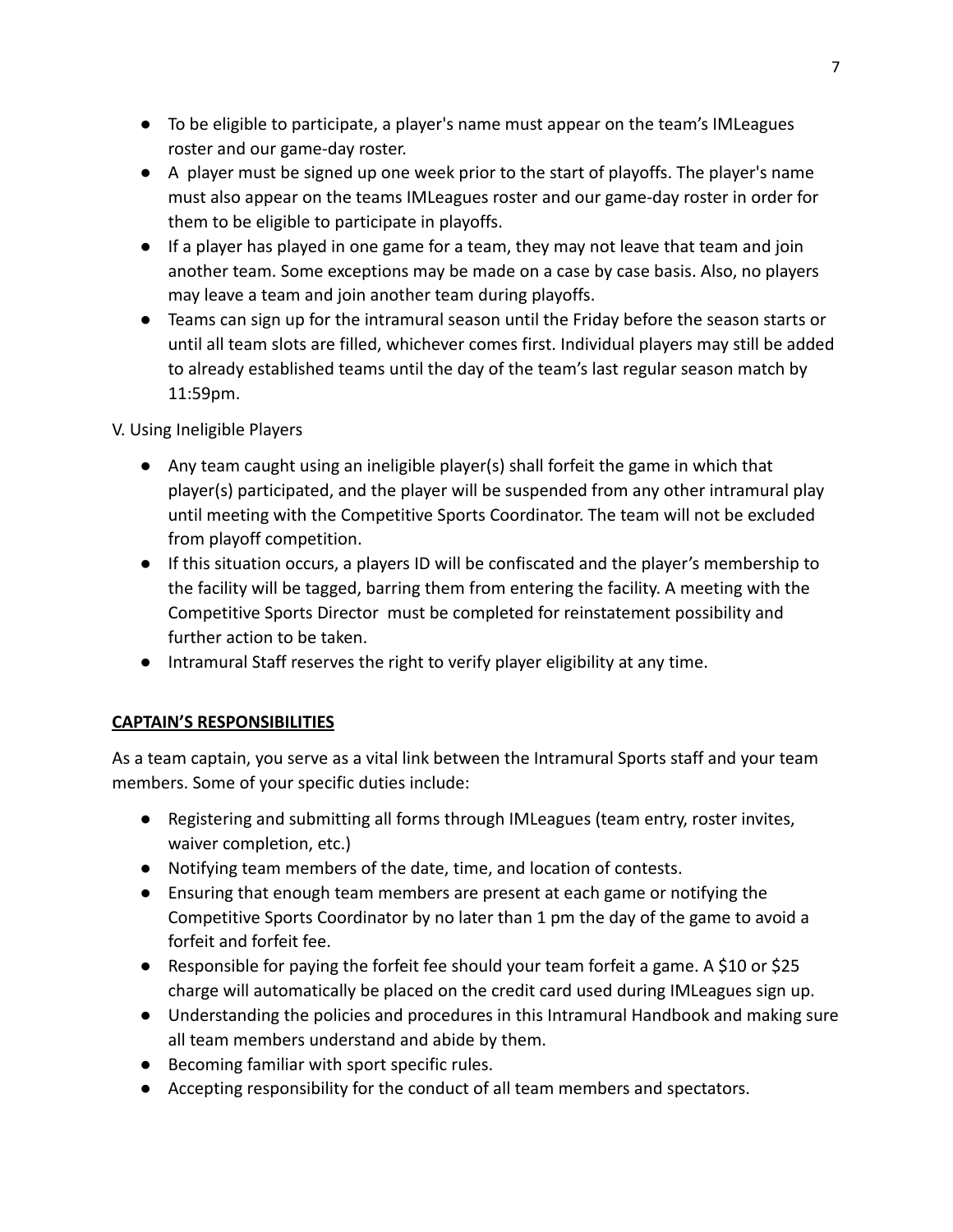- Maintaining a cooperative attitude with ALL Intramural Staff.
- Ensuring team members know they MUST PRESENT THEIR LYNX CARD before each game or the equivalent ID and wellness center membership card.
- Asking questions on rules, eligibility, etc. prior to signing up and/or prior to game time.

#### **I. Captain's Meeting**

● Captains and their teams will be gathered ten minutes before the start of the first game to discuss pertinent match rules. This will serve as the players' warnings for any violations of those rules. The Graduate Assistant will send out an email before the season starts to remind captains and teams to arrive at least 10 minutes early before their first match in order to attend the captain's meeting. Once the meeting is concluded, it is then the captains' responsibility to make sure he/she and his/her teammates follow these rules for the remainder of the regular and playoff season. All members of the team will be required to complete a participant quiz before they can play in a match. This quiz will review some of those rules, which are also stated in the handbook present on the IMLeagues website.

#### **PLAYER CONDUCT**

The philosophy of Intramural Sports is to provide exercise and fun to participants in a relaxed, yet structured environment. Guidelines are set forth to protect the interests of all participants. All actions and comments, whether to officials, supervisors, participants, or spectators should be positive, if offered at all. The following guidelines for participants and spectators should assist teams in reinforcing a positive atmosphere.

- Participants and spectators are expected to behave in a cooperative, positive manner, which contributes to the Intramural philosophy for the Spirit of Competition.
- All vulgar, obscene, abusive, derogatory, and demeaning comments or gestures create a hostile environment, generate ill will, and contribute to a negative Intramural experience. THIS BEHAVIOR WILL NOT BE TOLERATED and may result in disciplinary action.
- All instances of unnecessary roughness, attempting to injure another person, threatening another person, provoking an altercation, or fighting will result in disciplinary action and possible referral to Judicial Affairs.
- Participants and spectators are expected to comply with requests and directives of all Intramural Staff in a respectful, pleasant manner.
- Teams may be penalized for the actions of their spectators as well as their team members.
- Individuals and teams that violate these guidelines will be disciplined at the discretion of the Competitive Sports Director.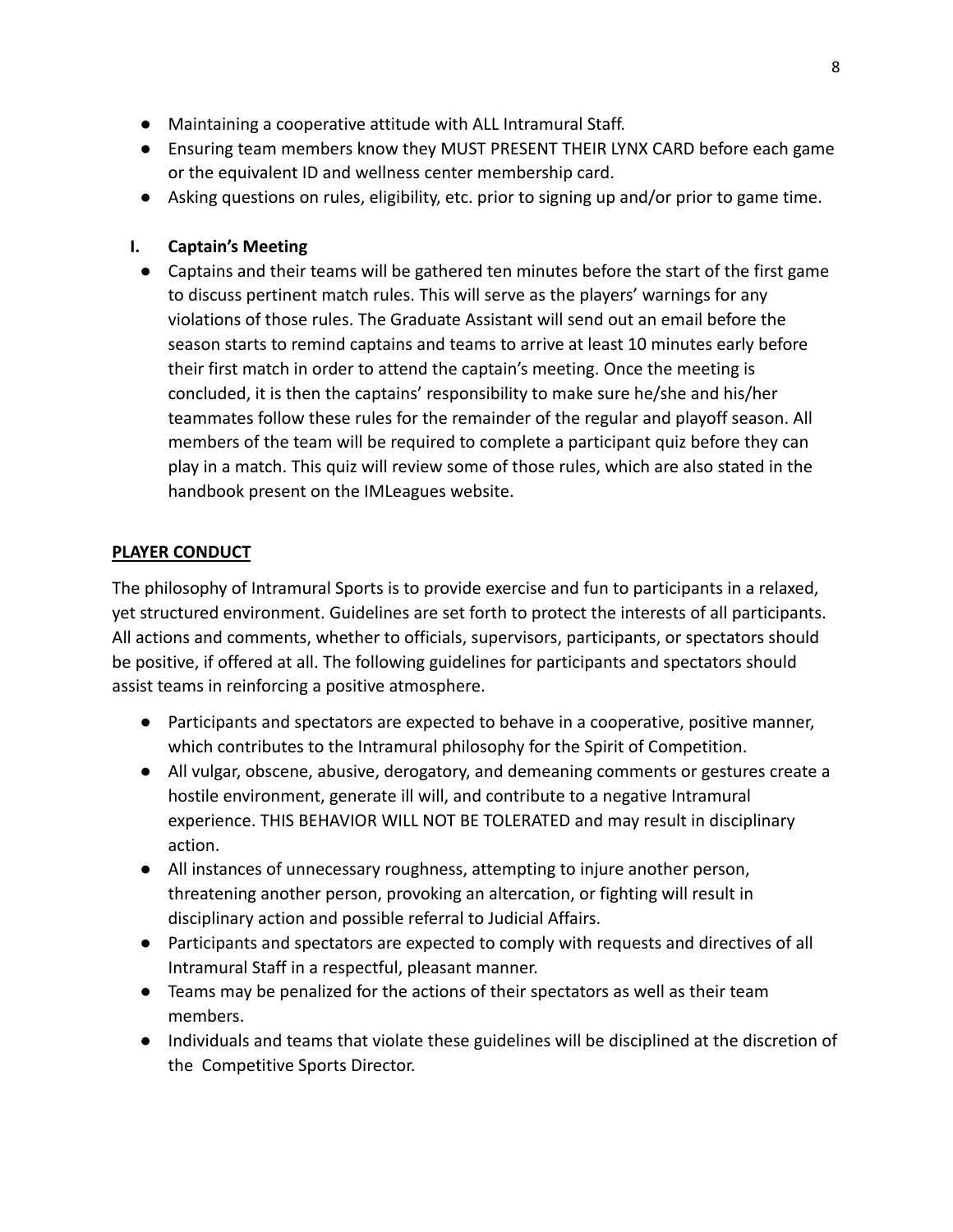# **Alcohol/Drugs/Tobacco**

- Alcohol, drugs and tobacco will NOT be allowed in the playing area before, during or after competition.
- Showing up to participate while under the influence of alcohol and other drugs creates an unsafe environment for all participants, spectators and Intramural Sports Staff. It is at the discretion of the Intramural Sports Staff as to whether or not they think someone is under the influence of alcohol or other drugs.
- Participants bringing alcohol and other drugs or showing up under the influence will be dismissed from the playing area. If violators do not comply, their team will forfeit the competition and may face further legal action.

#### **Ejections**

- Players removed from any Intramural contest, by an official or supervisor for any incident will be suspended from ALL Intramural activity and must seek reinstatement from the Competitive Sports Coordinator before he/she participates again.
- The supervisor will ask the ejected participant to leave no more than two times. If the participant does not comply, Auraria Police Department will be called immediately. The case will then also be reported to Student Conduct
	- o Penalties, include but are not limited to:
		- Suspension of players for a game, a season, a year or a lifetime ban.
		- Teams forfeiting the game, or being suspended for a season or longer

# **SPORTSMANSHIP**

Playing with class, along with safety are the most important elements in Intramural participation. The sportsmanship rating system is used to assist officials and supervisors in evaluating the sportsmanship of participants and spectators. The system will allow staff to rate teams and spectators on communication, respect for opponents/officials, and unsportsmanlike conduct.

Teams will be rated on a 5-point scale. "5" being excellent sportsmanship and "0" being poor sportsmanship. The officials and the on-field supervisor(s) will rate teams at the conclusion of each game. Teams must maintain a 3.0 or higher sportsmanship rating average during the regular season in order to be eligible for playoffs, regardless of record. During the playoffs, teams must obtain a 3.0 or higher sportsmanship rating for each game in order to be eligible to advance to the next round.

#### **Sportsmanship Rating Guidelines**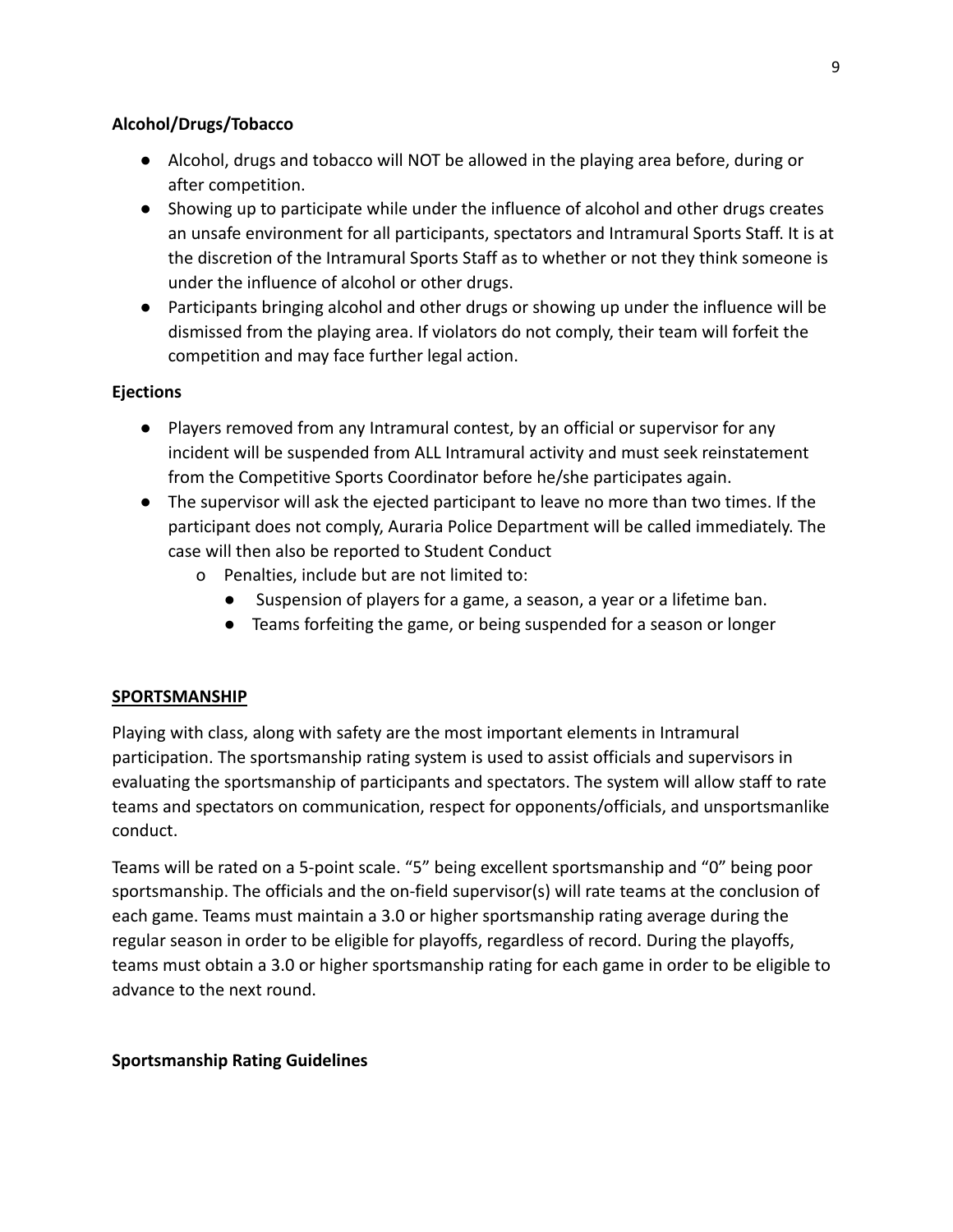**5:** Excellent conduct and sportsmanship. Teams exhibit full cooperation with IM Sports Staff and opponents. The captain calmly converses with the officials about rules interpretations and calls. The captain has full control over their teammates and spectators. All trash and personal items are picked up at the conclusion of the team's contest.

**4:** Above Average conduct and sportsmanship. The team verbally complains about some calls made by the officials. Some trash and personal items were left at the conclusion of the contest. Captain maintains control over the majority of teammates.

**3:** Average conduct and sportsmanship. The team makes comments toward officials and/or opposing team. One (minor) unsportsmanlike penalty assessed to the team. Captain exhibits moderate control over teammates and maintains self-control. Teams that default will receive this rating.

**2:** Poor conduct and sportsmanship. Team members and spectators are constantly complaining about the officials calls. Team members and spectators show verbal dissent toward the opposing team/officials. Team captain has very little control over team. Teams that have one (major) or two (minor) unsportsmanlike penalties or has a player ejected from the contest. Teams that forfeit a game will receive this rating.

**1-0:** Unacceptable, out of control conduct and sportsmanship. Team members and spectators are very uncooperative and constantly making comments of dissent towards the officials and/or opposing team.Fighting with the opposing team and physical contact with the IM Sports Staff. Team captain has no self-control or control over their teamTeams that receive multiple unsportsmanlike penalties and teams that have one or multiple ejected from the contest.

**0:** Completely out of control conduct and sportsmanship. fighting with the opposing team and physical contact with the IM Sports Staff. Complete lack of respect for IM Staff, opposing team and facilities. Team has multiple players ejected from the contest. The match must be discontinued due to the team's poor behavior.

# **FORFEITS**

- There may be extenuating circumstances where by the officials may allow games to start up to 10 minutes after game start time. Teams must contact the Intramural Sports office ([imsports@ucdenver.edu\)](mailto:imsports@ucdenver.edu) by 1pm the day of the game to inform the Competitive Sports Coordinator that they will be forfeiting their match. If the Competitive Sports Coordinator deems the request to be acceptable they will contact all teams and staff notifying them of the adjustment.
- If a team is not present or ready to play by game time, a ten (10) minute grace period begins for the team to become eligible to play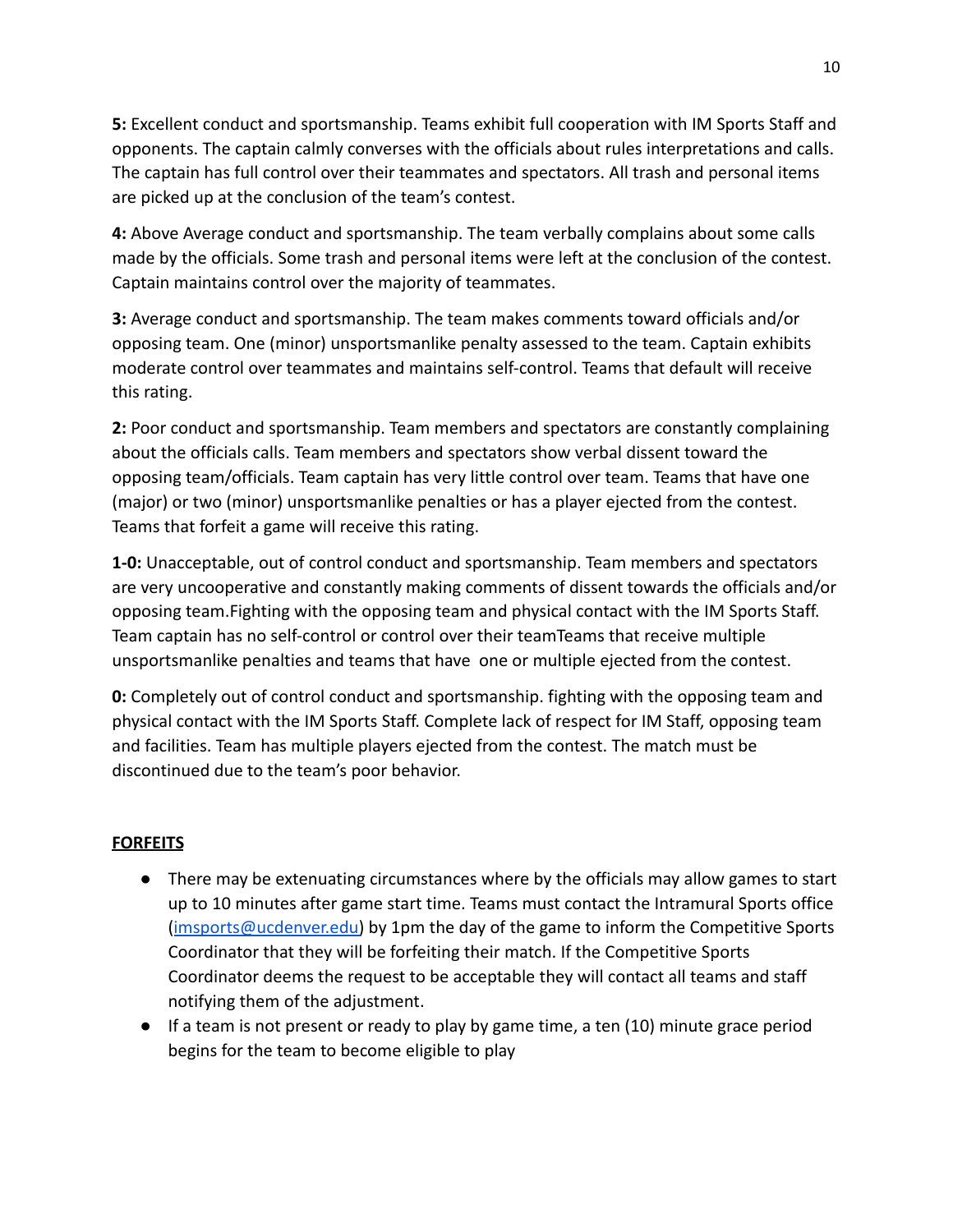● Teams that arrive late, but within the ten (10) minute grace period, will be allowed to play, but with a penalty according to the sport rules

Forfeits shall be assessed for the following:

- o Use of ineligible players.
- o Failure to have a minimum number of players present to begin the contest.
- o Not appearing at a scheduled contest and failure to notify the Intramural Sports office by 1pm game day.
- o Teams, individual participants or spectators exhibiting unsportsmanlike or disruptive behavior may result in a forfeit. The decision of the official and supervisor will be final.
- ∙ One forfeit serves as a minor warning/penalty with a forfeit fee and sportsmanship rating of 2.0.
- ∙ Two forfeits creates the possibility of becoming ineligible for playoffs with a forfeit fee and sportsmanship rating of 2.0.
	- Three forfeits will knock team's off of playoff eligibility.
- ∙ Forfeits will result in:
- a. The score for the game being recorded according to sport rules.
- b. "2.0" sportsmanship rating for the team forfeiting & a "5.0" sportsmanship rating for the non-forfeiting team.
- c. Team captain being assessed a 1) \$10 forfeit fee for a first forfeit or 2) \$25 forfeit fee for a second and third forfeit.

#### **FORFEIT FEE AGREEMENT**

"I understand that I am responsible for the Intramural Sports Handbook, forfeit guidelines and I agree that: Each time I forfeit, a \$10 forfeit fee (for the first forfeit) or \$25 forfeit fee (for any following forfeits) will be automatically charged on the credit card the captain used to sign up on IMLeagues. A third forfeit will result in the team being knocked off of playoff eligibility."

#### **Refund Policy: NO REFUNDS!!!**

#### **Defaults**

● In the interest of all teams having a chance to play their games, forfeits are strongly discouraged. Please be considerate and notify the Intramural Sports office so we can notify the other team, officials, and hopefully make better use of the scheduled facility.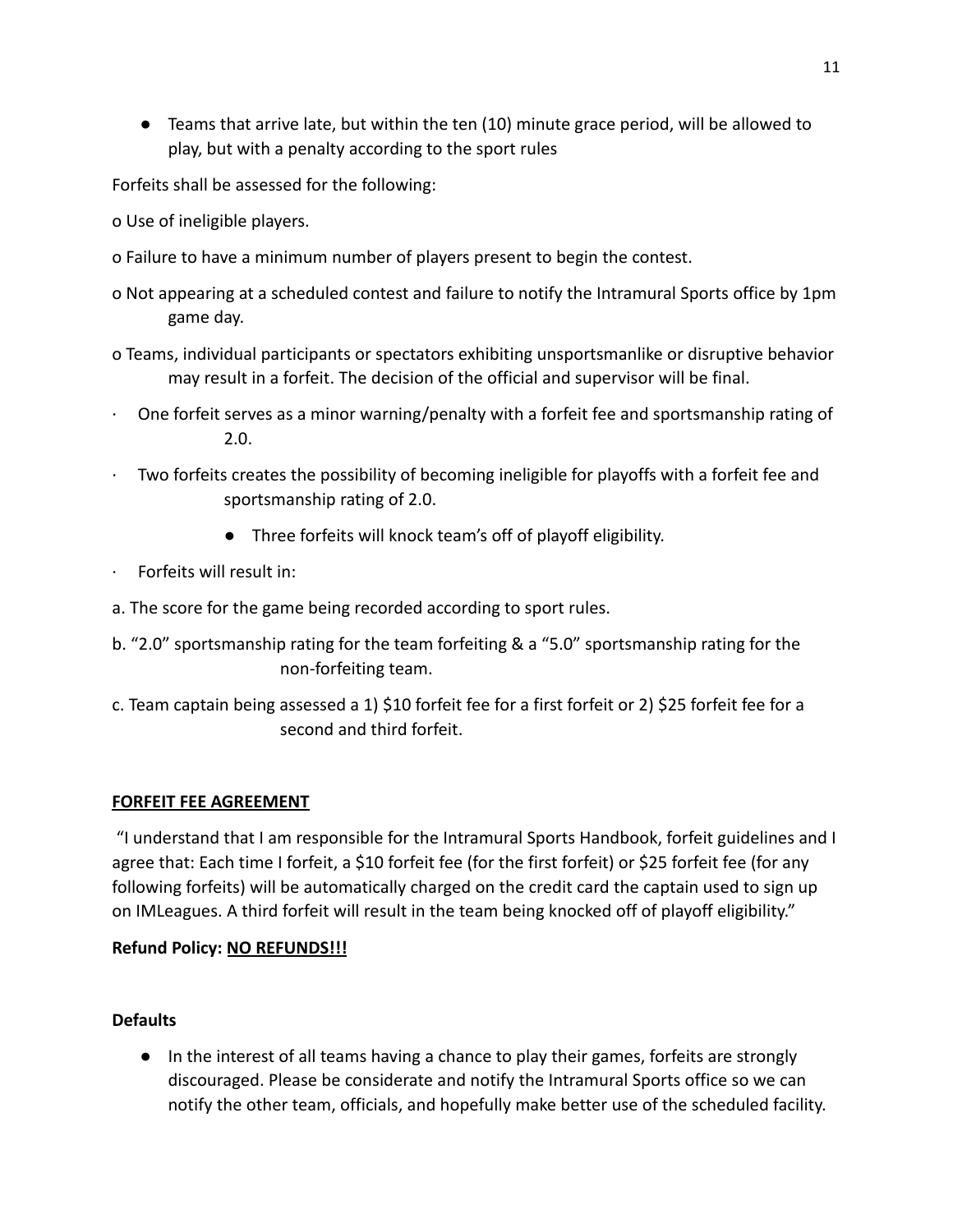● Defaults are a way of avoiding a forfeit. If you know your team will not be able to make the game, e-mail imsports@ucdenver.edu by no later than 1pm game day to notify the office that you cannot play and explain why. Defaults result in a loss on team record, receiving a "3" sportsmanship rating for the game, and NOT being charged the \$10/\$25 forfeit fee. Two defaults in the same league will result in the team being dropped from the league and charged \$10

#### **UNIFORMS & ATTIRE**

All recommendations and requirements of proper attire are for the safety of the participants, and the enhancement of the games.

The Intramural Staff are not allowed to "hold" any personal items or jewelry and therefore will not be responsible if those items become lost or stolen.

#### **Jewelry**

- Participants are not allowed to wear any type of jewelry, including cloth bracelets and necklaces
- If a participant chooses to keep their jewelry on, they must have it taped or bandaged down completely before game time
- Medical Alert bracelets must be taped down
- We will NOT provide tape or Band-Aids for participants needing it for jewelry purposes

#### **Footwear**

- ONLY clean, dry, non-marking gym shoes are allowed in the Student Recreation Center.
- All participants must wear closed-toed athletic type shoes.
- No open-toed sandals, boots, turf shoes, bare feet, or socks.

# **Jerseys & Attire**

- The IM staff will provide jerseys to teams with numbers.
- Damaged jerseys are subject to be paid for by the participant.
- If wearing their own uniform, teams are required to have a number on the back of the shirt with no duplicates, and the entire team must wear the same color.
- Undershirts with sleeves MUST be worn under the IM jerseys.
- No jeans or shorts with belt loops.

# **LEVELS OF PLAY**

CU IM Sports offers open leagues for all participants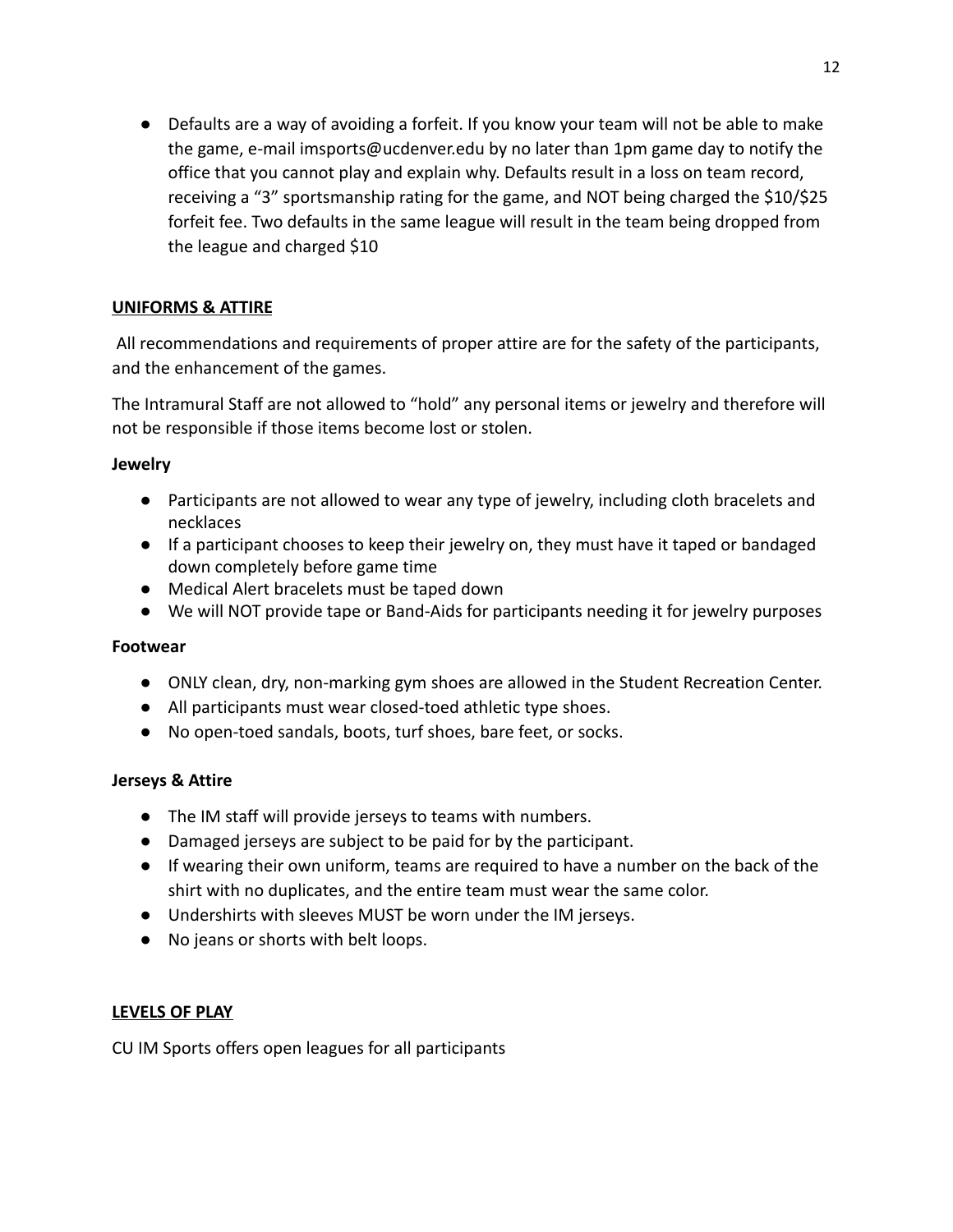# **PLAYOFFS**

All teams will qualify for the playoffs provided they:

● Maintained an average sportsmanship rating of 3.0 or higher during the regular season.

Brackets and seeding will be arranged by the Competitive Sports Coordinator and the following criteria will be used:

- 1) Overall Record
- 2) Sportsmanship Rating
- 3) Head-to-Head Record
- 4) Point Differential
- 5) Coin Flip

\*The first tie-breaker for teams with identical records from two different divisions will be sportsmanship rating.

- Tournaments will be randomly seeded.
- Team captains will be notified that playoff schedules have been posted to IMLeagues and it is their responsibility to check when their first contest will be played. Team captains should also notify their team members of their first playoff contest.
- Teams receiving below a "3" sportsmanship rating during any playoff game will be automatically disqualified and their opponent will advance in the tournament.
- **● NOTE: Playoff games will not always take place on your regularly scheduled time.**

# **AWARDS**

Intramural Sports Champion T-Shirts will be awarded to the Intramural League Champion or Individual/Dual Champion in each Intramural Sports activity.

● Shirts will NOT be given out for players who are not present for the championship game. Those players must come to the Intramural Sports Office to obtain a Champion T-Shirt.

# **CANCELLATIONS**

- Facility conflicts and inclement weather are unfortunate realities of Colorado and Intramural Sports. The Intramural Sports Staff will try their best to keep all participants well informed via email, and by updating both the Intramural Sports/IMLeagues websites.
- Never assume that a game will be canceled because of weather. The Intramural Sports Staff will determine if games are postponed due to inclement weather.